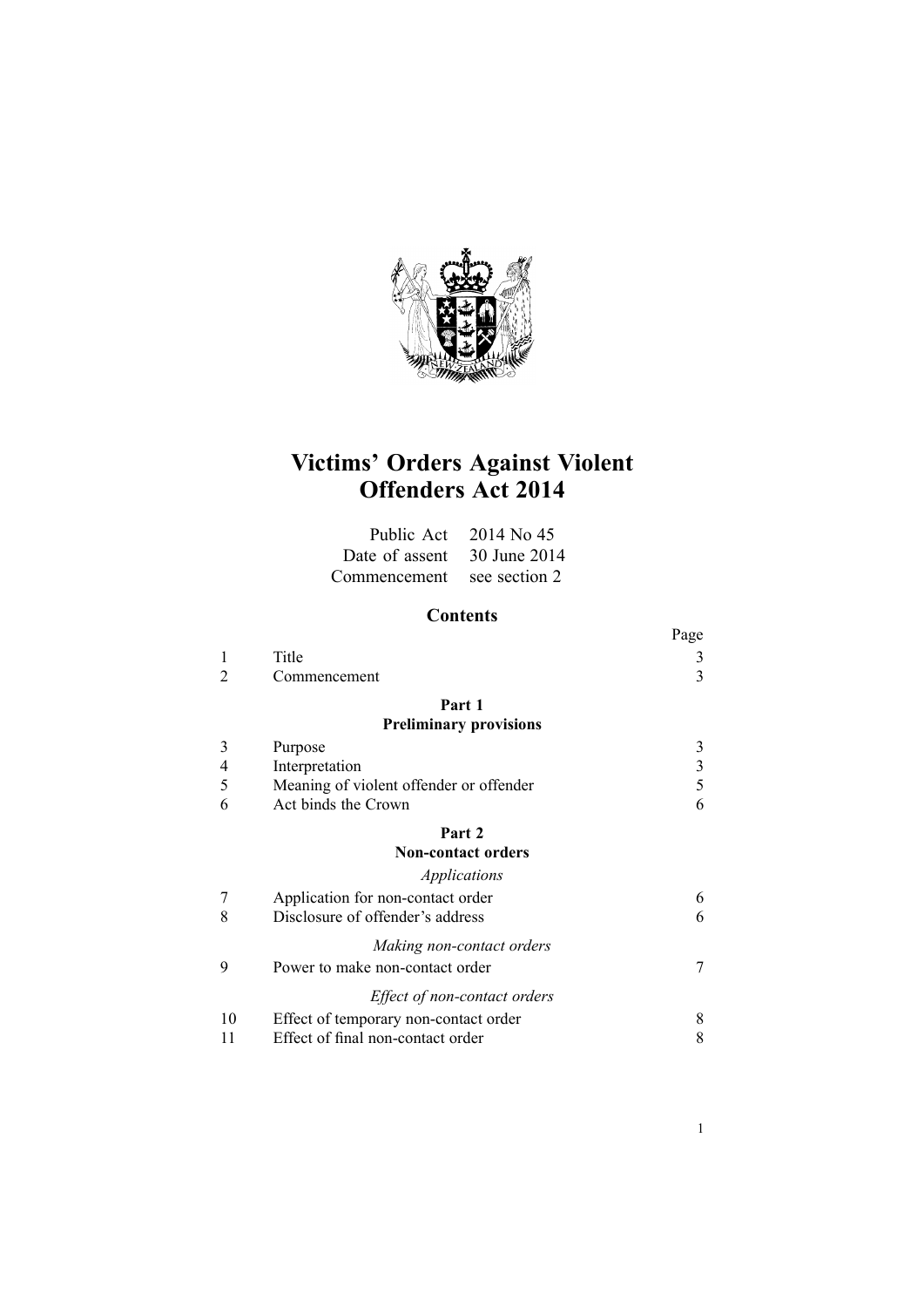| Victims' Orders Against Violent |                           |  |
|---------------------------------|---------------------------|--|
|                                 | <b>Offenders Act 2014</b> |  |

*Direction that final [non-contact](#page-8-0) order apply to other*

|    | persons                                                                               |    |
|----|---------------------------------------------------------------------------------------|----|
| 12 | Application for direction that final non-contact order<br>apply against other persons | 9  |
|    |                                                                                       |    |
|    | Commencement of non-contact orders                                                    |    |
| 13 | Commencement of non-contact order                                                     | 10 |
|    | Duration, variation, and discharge of non-contact orders                              |    |
| 14 | Duration of final non-contact order                                                   | 10 |
| 15 | Variation of temporary non-contact order                                              | 11 |
| 16 | Variation of final non-contact order                                                  | 11 |
| 17 | Discharge of non-contact order on application                                         | 11 |
| 18 | Discharge of non-contact order by operation of law                                    | 12 |
|    | Procedure after temporary non-contact order made                                      |    |
| 19 | Offender may require hearing                                                          | 12 |
| 20 | Procedure where offender does not require hearing                                     | 13 |
| 21 | Court may require hearing before order becomes final                                  | 13 |
| 22 | Procedure where hearing required                                                      | 14 |
|    | Enforcement of non-contact orders                                                     |    |
| 23 | Copies of orders to be sent to Police                                                 | 14 |
| 24 | Offence to breach non-contact order                                                   | 15 |
|    | Miscellaneous matters                                                                 |    |
| 25 | Admission of evidence                                                                 | 15 |
| 26 | Vexatious proceedings                                                                 | 15 |
| 27 | Explanation of orders                                                                 | 16 |
|    | <b>Rules</b>                                                                          |    |
| 28 | Rules of court                                                                        | 16 |
|    | Sharing of information relating to criminal proceedings                               |    |
| 29 | Amendment to Criminal Procedure Act 2011                                              | 17 |
|    | Sharing of information about non-contact orders                                       |    |
| 30 | Amendment to Privacy Act 1993                                                         | 17 |
|    |                                                                                       |    |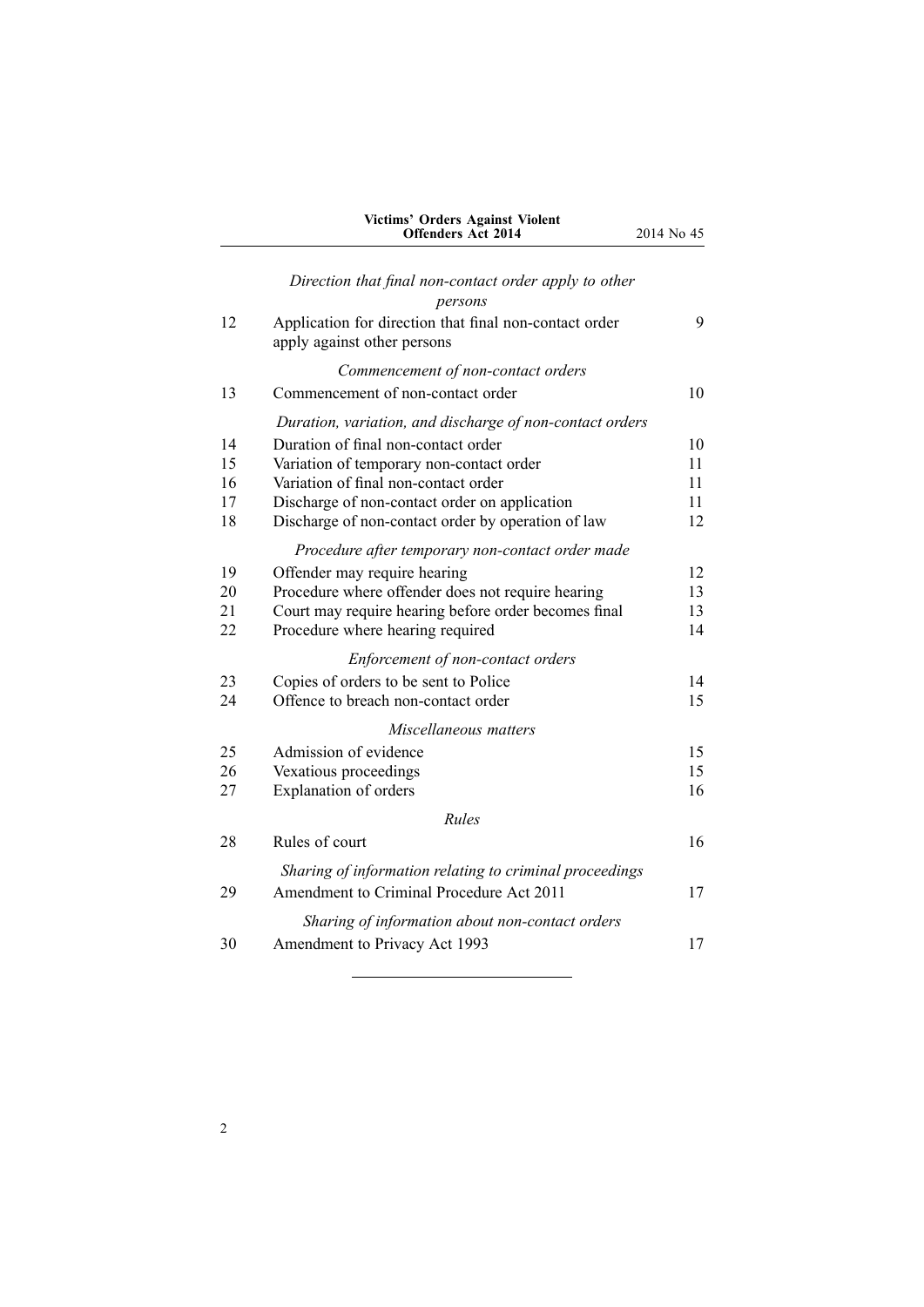## <span id="page-2-0"></span>**The Parliament of New Zealand enacts as follows:**

# **1 Title**

This Act is the Victims' Orders Against Violent Offenders Act 2014.

#### **2 Commencement**

This Act comes into force on the day that is 6 months after the date on which it receives the Royal assent.

# **Part 1 Preliminary provisions**

# **3 Purpose**

This Act—

- (a) acknowledges the ongoing effects of serious violent offending for victims; and
- (b) with <sup>a</sup> view to lessening those effects, empowers the court, on the application of <sup>a</sup> victim, to make <sup>a</sup> noncontact order prohibiting the offender from having any form of contact with the victim.

#### **4 Interpretation**

In this Act, unless the context otherwise requires, **associate** means <sup>a</sup> person against whom <sup>a</sup> final non-contact order applies pursuan<sup>t</sup> to <sup>a</sup> direction made under [section](#page-8-0) 12

**child** means <sup>a</sup> boy or girl under the age of 14 years

**court** means <sup>a</sup> District Court, and includes <sup>a</sup> District Court Judge

**encourage** includes to incite, counsel, or procure

**final non-contact order** means <sup>a</sup> non-contact order referred to in [section](#page-6-0) 9(4)

**immediate family**, in relation to <sup>a</sup> victim,—

- (a) means <sup>a</sup> member of the victim's family, whānau, or other culturally recognised family group, who is in <sup>a</sup> close relationship with the victim at the time of the violent offence; and
- (b) to avoid doubt, includes <sup>a</sup> person who is—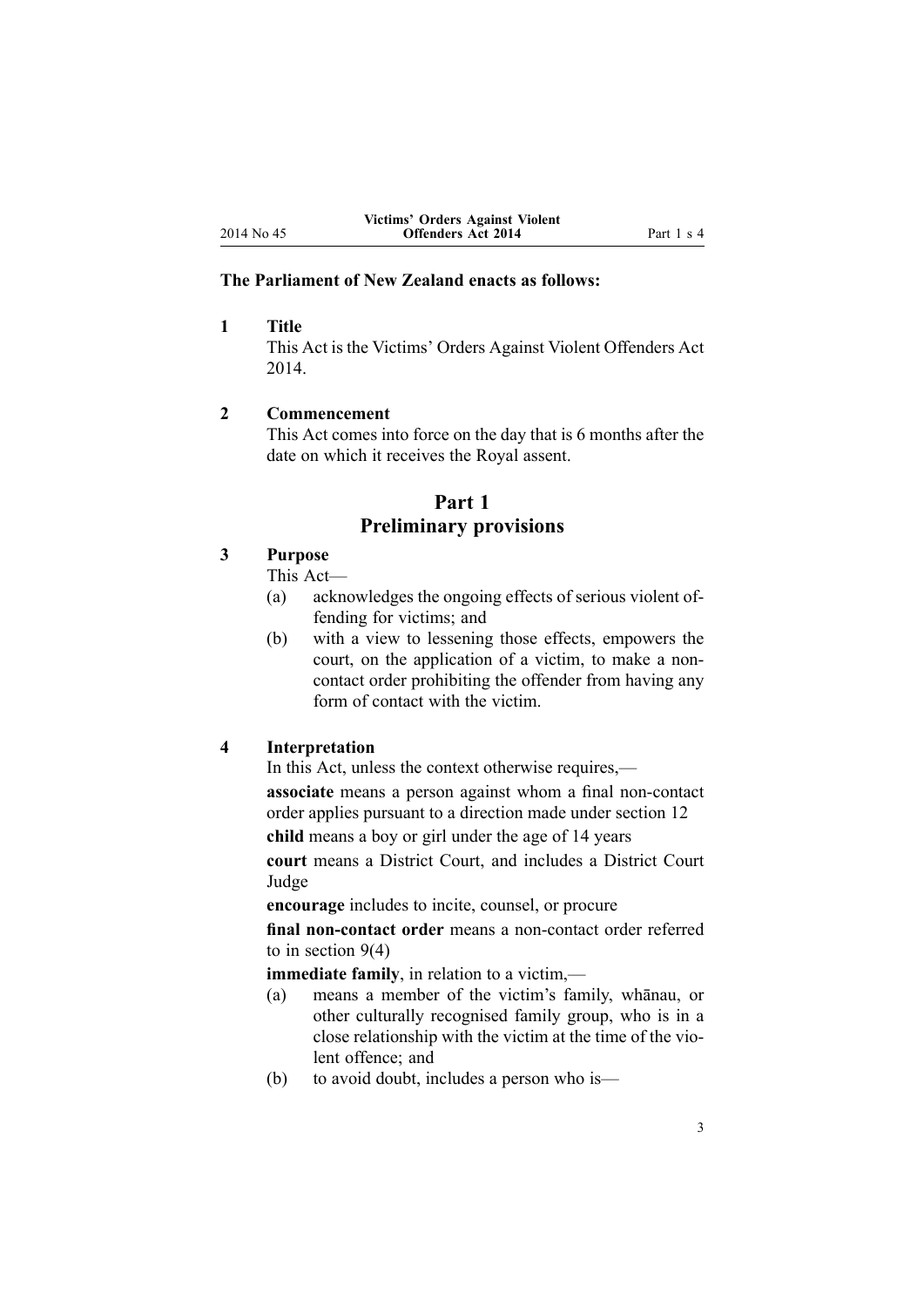| Part 1 s 4 |             | Victims' Orders Against Violent<br><b>Offenders Act 2014</b>                                                                                                                                                                                                                     | 2014 No 45 |
|------------|-------------|----------------------------------------------------------------------------------------------------------------------------------------------------------------------------------------------------------------------------------------------------------------------------------|------------|
|            |             |                                                                                                                                                                                                                                                                                  |            |
|            | (i)         | the victim's spouse, civil union partner, or de                                                                                                                                                                                                                                  |            |
|            |             | facto partner; or                                                                                                                                                                                                                                                                |            |
|            | (ii)        | the victim's child or stepchild; or                                                                                                                                                                                                                                              |            |
|            | (iii)       | the victim's brother or sister or stepbrother or<br>stepsister; or                                                                                                                                                                                                               |            |
|            | (iv)        | a parent or step-parent of the victim; or                                                                                                                                                                                                                                        |            |
|            | (v)         | a grandparent of the victim                                                                                                                                                                                                                                                      |            |
|            |             | <b>incapable</b> , in relation to a person,—                                                                                                                                                                                                                                     |            |
| (a)        |             | means that the person-                                                                                                                                                                                                                                                           |            |
|            | (i)         | lacks, wholly or partly, the capacity to understand<br>the nature, and to foresee the consequences, of<br>decisions in respect of matters relating to his or<br>her personal care and welfare; or                                                                                |            |
|            | (ii)        | has the capacity to understand the nature, and to<br>foresee the consequences, of decisions in respect<br>of matters relating to his or her personal care and<br>welfare, but wholly lacks the capacity to commu-<br>nicate decisions in respect of matters of that kind;<br>and |            |
| (b)        |             | includes the person being in a state of continuing un-<br>consciousness                                                                                                                                                                                                          |            |
|            |             | non-contact order means-                                                                                                                                                                                                                                                         |            |
| (a)        |             | a temporary non-contact order:                                                                                                                                                                                                                                                   |            |
| (b)        |             | a final non-contact order                                                                                                                                                                                                                                                        |            |
|            |             | temporary non-contact order means a non-contact order re-<br>ferred to in section $9(3)$                                                                                                                                                                                         |            |
|            | victim-     |                                                                                                                                                                                                                                                                                  |            |
| (a)        | means-      |                                                                                                                                                                                                                                                                                  |            |
|            | (i)<br>(ii) | a person against whom a violent offence is com-<br>mitted by another person; and<br>a person who, through or by means of a vio-                                                                                                                                                  |            |
|            |             | lent offence committed by another person, suf-<br>fers physical injury, or loss of, or damage to,<br>property; and                                                                                                                                                               |            |

(iii) <sup>a</sup> paren<sup>t</sup> or legal guardian of <sup>a</sup> child, or of <sup>a</sup> young person, who falls within subparagraph (i) or (ii), unless that paren<sup>t</sup> or guardian is charged with the commission of, or convicted or found guilty of,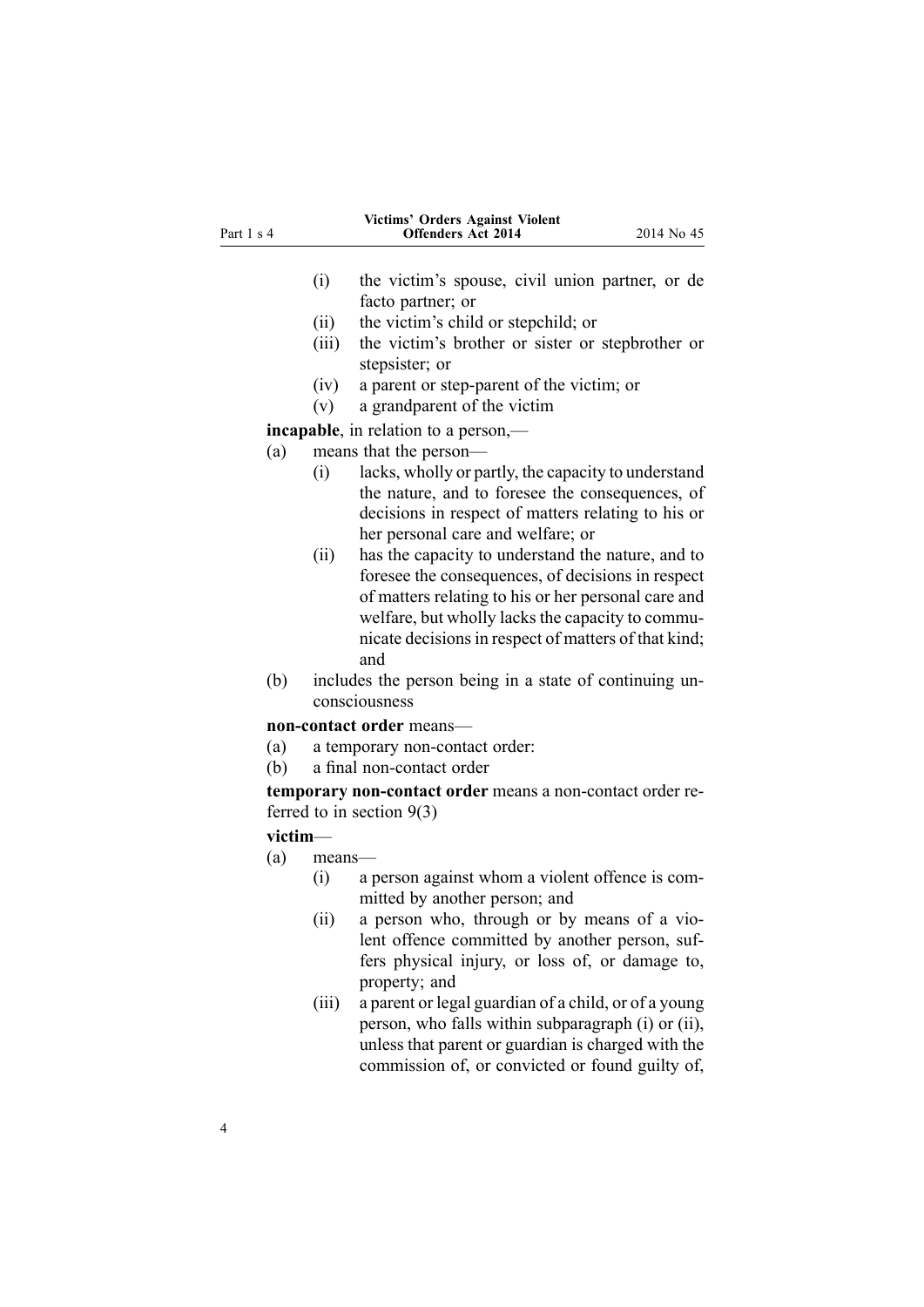or pleads guilty to, the violent offence concerned; and

- <span id="page-4-0"></span>(iv) <sup>a</sup> member of the immediate family of <sup>a</sup> person who, as <sup>a</sup> result of <sup>a</sup> violent offence committed by another person, dies or is incapable, unless that member is charged with the commission of, or convicted or found guilty of, or pleads guilty to, the violent offence concerned; but
- (b) despite paragraph (a), if <sup>a</sup> violent offence is committed by <sup>a</sup> person, does not include any other person who (whether as <sup>a</sup> principal or party or accessory after the fact or otherwise)—
	- (i) is charged with the commission of, or convicted or found guilty of, that offence; or
	- (ii) is charged with the commission of, or convicted or found guilty of, an offence relating to the same incident or series of incidents as that offence

**violent offence** has the meaning given to serious violent offence by [section](http://prd-lgnz-nlb.prd.pco.net.nz/pdflink.aspx?id=DLM3023002) 86A of the Sentencing Act 2002

**violent offender** or **offender** has the meaning given to it by section 5

**young person** means <sup>a</sup> boy or girl of or over the age of 14 years but under 17 years, but does not include <sup>a</sup> person who is or has been married or is in <sup>a</sup> civil union.

# **5 Meaning of violent offender or offender**

- (1) In this Act, **violent offender** or **offender**, in relation to <sup>a</sup> victim, means <sup>a</sup> person who at any time—
	- (a) has been convicted of <sup>a</sup> violent offence that affected the victim; and
	- (b) has been sentenced to <sup>a</sup> term of imprisonment of more than 2 years in respec<sup>t</sup> of that offence.
- (2) For the purposes of subsection  $(1)(b)$ , it does not matter if,—
	- (a) at the time the sentence of imprisonment was imposed, the person was already subject to <sup>a</sup> term of imprisonment for 1 or more other offences; or
	- (b) the sentence of imprisonment was imposed concurrently with another sentence of imprisonment for 1 or more other offences.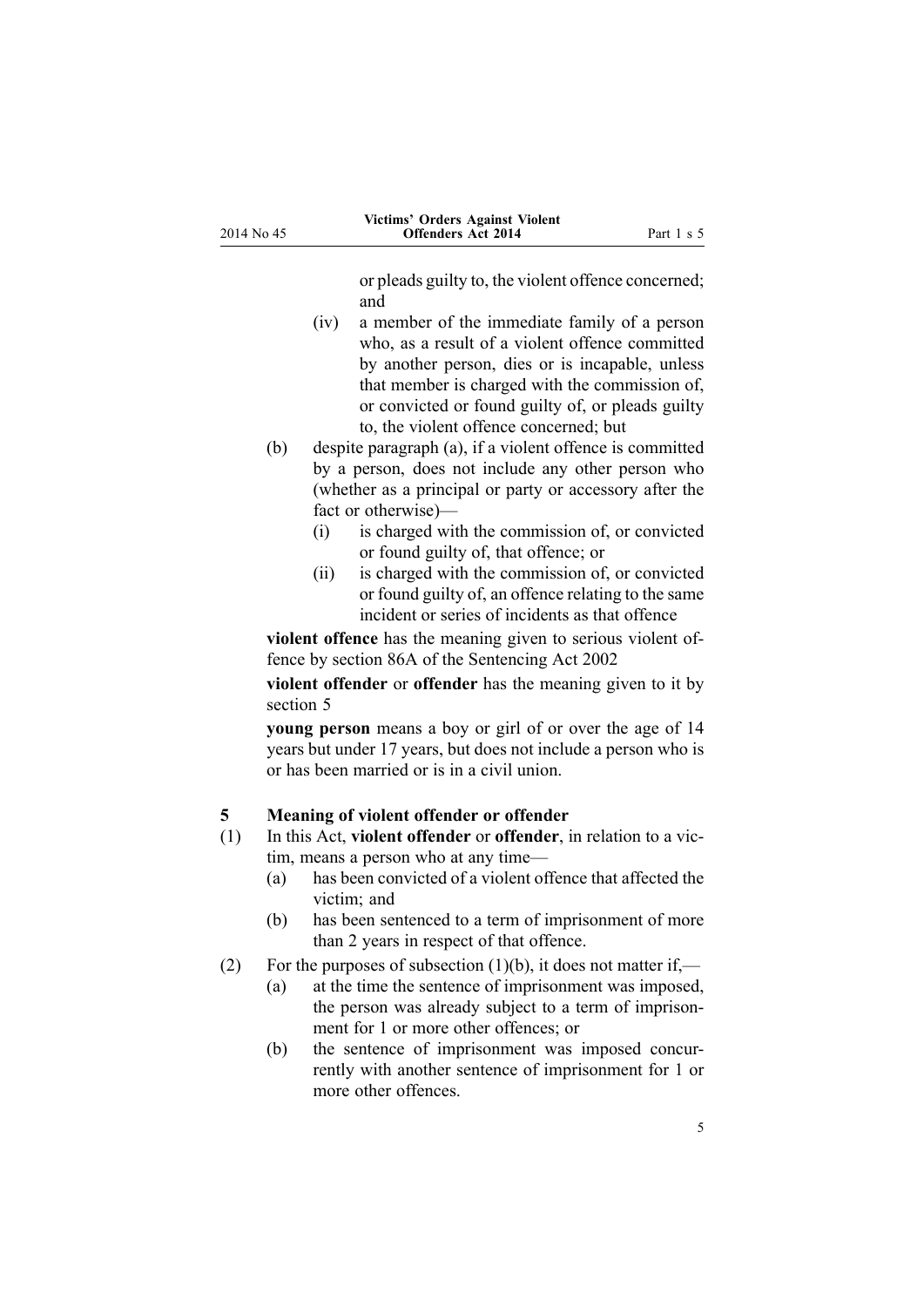# <span id="page-5-0"></span>**6 Act binds the Crown**

This Act binds the Crown.

# **Part 2 Non-contact orders**

# *Applications*

## **7 Application for non-contact order**

- (1) A victim of <sup>a</sup> violent offence may make an application to the court for <sup>a</sup> non-contact order against <sup>a</sup> violent offender at any time after the offender has been sentenced in respec<sup>t</sup> of the offence.
- (2) However, <sup>a</sup> victim may not make an application under subsection  $(1)$  if-
	- (a) there is in force <sup>a</sup> protection order against the offender made under the [Domestic](http://prd-lgnz-nlb.prd.pco.net.nz/pdflink.aspx?id=DLM371925) Violence Act 1995 and the victim is <sup>a</sup> protected person under that order; or
	- (b) there is in force <sup>a</sup> restraining order against the offender made under the [Harassment](http://prd-lgnz-nlb.prd.pco.net.nz/pdflink.aspx?id=DLM417077) Act 1997 for the protection of the victim.
- (3) An application under subsection (1) may be made—
	- (a) without notice, if the court is satisfied that the delay that would be caused by proceeding on notice would or might entail undue hardship for the victim; or
	- (b) on notice.
- (4) For the purposes of subsection (2), **protected person** has the meaning given to it by [section](http://prd-lgnz-nlb.prd.pco.net.nz/pdflink.aspx?id=DLM371932) 2 of the Domestic Violence Act 1995.

#### **8 Disclosure of offender's address**

(1) This section applies if—

- (a) an application for <sup>a</sup> non-contact order is made on notice by <sup>a</sup> victim; and
- (b) the victim does not know the full name and address of the offender; and
- (c) the Registrar of the court in which the application is made has good reason to believe that the full name and address of the offender is known to—
	- (i) the Commissioner of Police: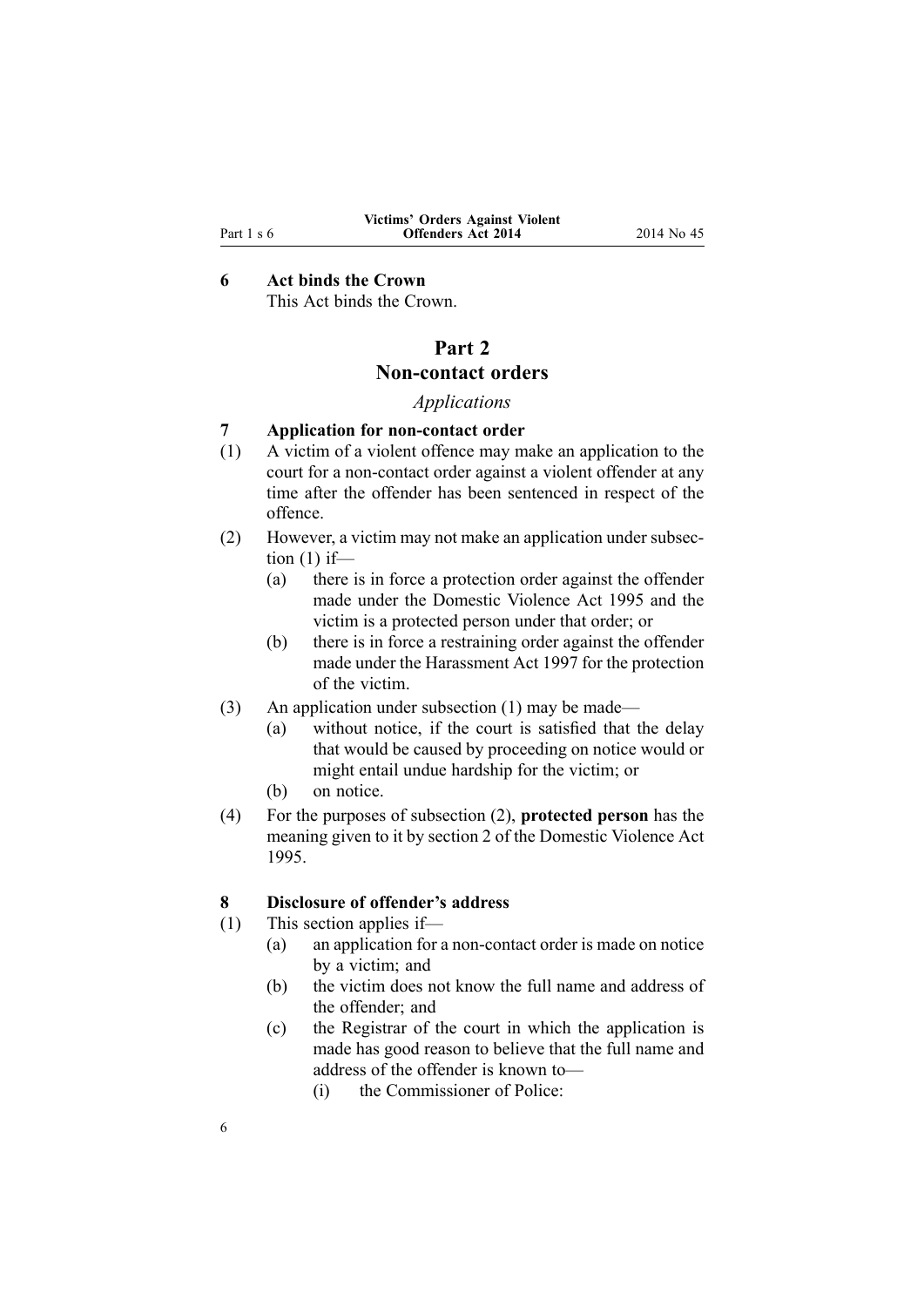- (ii) the chief executive of the Department of Corrections.
- <span id="page-6-0"></span>(2) If this section applies, the Registrar may reques<sup>t</sup> either or both of the persons specified in subsection  $(1)(c)(i)$  and  $(ii)$  to supply to the Registrar the full name and address of the offender.
- (3) As soon as practicable after receiving <sup>a</sup> reques<sup>t</sup> under subsection (2), <sup>a</sup> person must—
	- (a) respond to that request; and
	- (b) supply to the Registrar the information requested if that information is known.
- (4) If information is supplied to the Registrar under subsection  $(3)$ , court staff—
	- (a) must treat that information as confidential; and
	- (b) must not disclose the information other than to—
		- (i) effect service of the application on the offender; and
		- (ii) enable the court to consider the victim's application; and
		- (iii) effect service of any order made under section 9 on the offender.

# *Making non-contact orders*

# **9 Power to make non-contact order**

- (1) The court may make <sup>a</sup> non-contact order if it is satisfied that—
	- (a) there are ongoing effects of the offending for the victim; and
	- (b) the possibility of contact between the victim and the violent offender will be detrimental to the victim's ability to manage those effects; and
	- (c) the making of the order isreasonably necessary to avoid contact between the victim and the violent offender; and
	- (d) taking into account all of the circumstances, the making of the order is justified.
- (2) The court may make <sup>a</sup> non-contact order under subsection (1) in respec<sup>t</sup> of <sup>a</sup> violent offender, even if there has previously been <sup>a</sup> non-contact order in force against the offender, on the application of the same, or any other, victim.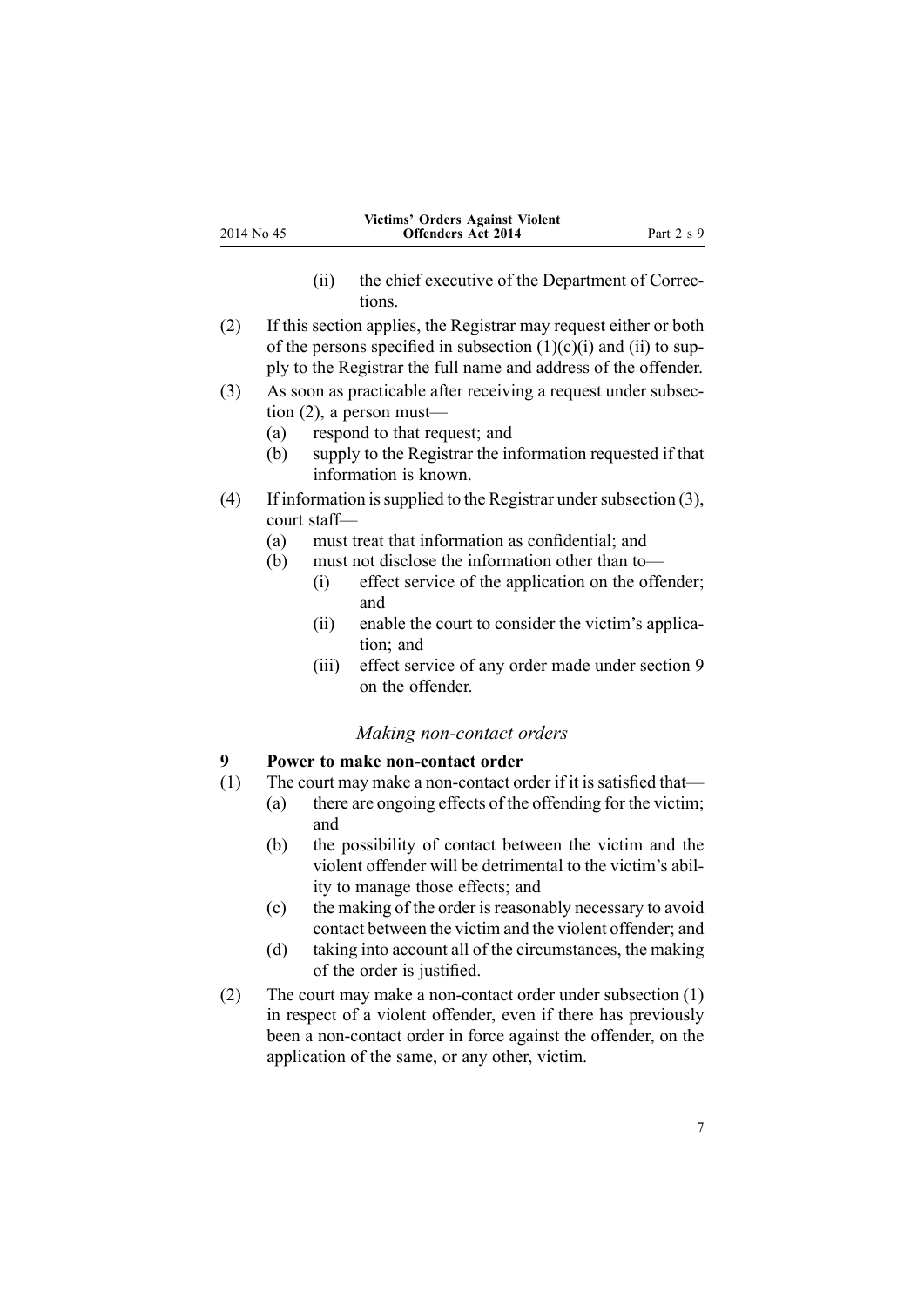<span id="page-7-0"></span>

|             | Victims' Orders Against Violent |             |
|-------------|---------------------------------|-------------|
| Part 2 s 10 | <b>Offenders Act 2014</b>       | 2014 No. 45 |

- (3) A non-contact order made on an application without notice is <sup>a</sup> temporary order.
- (4) A non-contact order made on an application on notice is <sup>a</sup> final order.

# *Effect of non-contact orders*

#### **10 Effect of temporary non-contact order**

- (1) A temporary non-contact order prohibits the offender against whom it is made from—
	- (a) doing, or threatening to do, any of the following:
		- (i) watching, loitering near, or preventing or hindering access to or from the victim's place of residence, business, employment, educational institution, or any other place that the offender knows the victim visits often:
		- (ii) following, stopping, or accosting the victim:
		- (iii) making contact with the victim (whether by telephone, electronic message, correspondence, or in any other way):
		- (iv) giving offensive material to the victim, or leaving offensive material where it will be found by, given to, or brought to the attention of the victim; and
	- (b) encouraging any other person to do any of the acts specified in paragraph (a) to the victim, where those acts, if done by the offender, would be prohibited by the order.
- (2) When making <sup>a</sup> temporary non-contact order, the court may, in relation to any of the prohibitions in subsection  $(1)$ , impose any conditions or make any directions that it considers reasonably necessary in the circumstances.

## **11 Effect of final non-contact order**

- (1) A final non-contact order prohibits the offender against whom it is made from—
	- (a) doing, or threatening to do, any of the following:
		- (i) watching, loitering near, or preventing or hindering access to or from the victim's place of residence, business, employment, educational insti-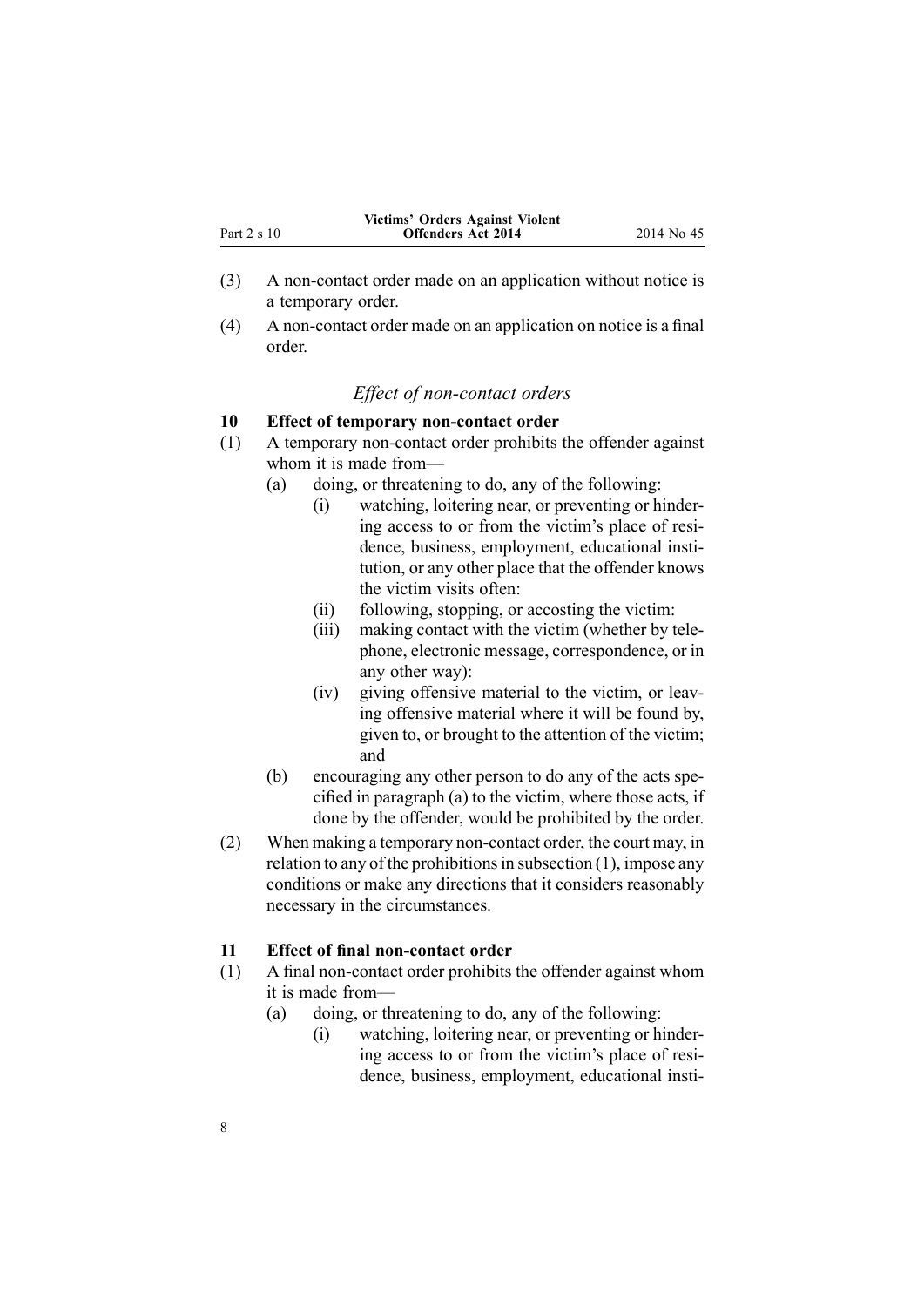<span id="page-8-0"></span>

| 2014 No 45 |                   | Victims' Orders Against Violent<br><b>Offenders Act 2014</b>                                                                                                                                                                                                                                                                                                                                                                                                 | Part 2 s 12 |
|------------|-------------------|--------------------------------------------------------------------------------------------------------------------------------------------------------------------------------------------------------------------------------------------------------------------------------------------------------------------------------------------------------------------------------------------------------------------------------------------------------------|-------------|
|            |                   | tution, or any other place that the offender knows<br>the victim visits often:<br>(ii)<br>following, stopping, or accosting the victim:<br>making contact with the victim (whether by tele-<br>(iii)<br>phone, electronic message, correspondence, or in<br>any other way):<br>giving offensive material to the victim, or leav-<br>(iv)<br>ing offensive material where it will be found by,<br>given to, or brought to the attention of the victim;<br>and |             |
|            | (b)               | encouraging any other person to do any of the acts spe-<br>cified in paragraph (a) to the victim, where those acts, if<br>done by the offender, would be prohibited by the order;<br>and                                                                                                                                                                                                                                                                     |             |
|            | (c)<br>(d)<br>(e) | entering any area that may be specified by the court; and<br>residing within any area that may be specified by the<br>court; and<br>engaging in employment in any area that may be speci-                                                                                                                                                                                                                                                                    |             |
| (2)        |                   | fied by the court.<br>When making a non-contact order, the court may, in relation<br>to any of the prohibitions in subsection (1), impose any con-<br>ditions or make any directions that it considers reasonably ne-<br>cessary in the circumstances.                                                                                                                                                                                                       |             |
|            |                   | Direction that final non-contact order apply to<br>other persons                                                                                                                                                                                                                                                                                                                                                                                             |             |
| 12         |                   | Application for direction that final non-contact order<br>apply against other persons                                                                                                                                                                                                                                                                                                                                                                        |             |
| (1)        | (a)               | A victim may apply to the court for a direction that a final<br>non-contact order against the offender also apply against any<br>other person named in the application on the grounds that—<br>the person-                                                                                                                                                                                                                                                   |             |

- (i) has been encouraged by the offender to engage in behaviour of the kind described in [section](#page-7-0) [11\(1\)\(a\)](#page-7-0); and
- (ii) has engaged in any of those kinds of behaviour; and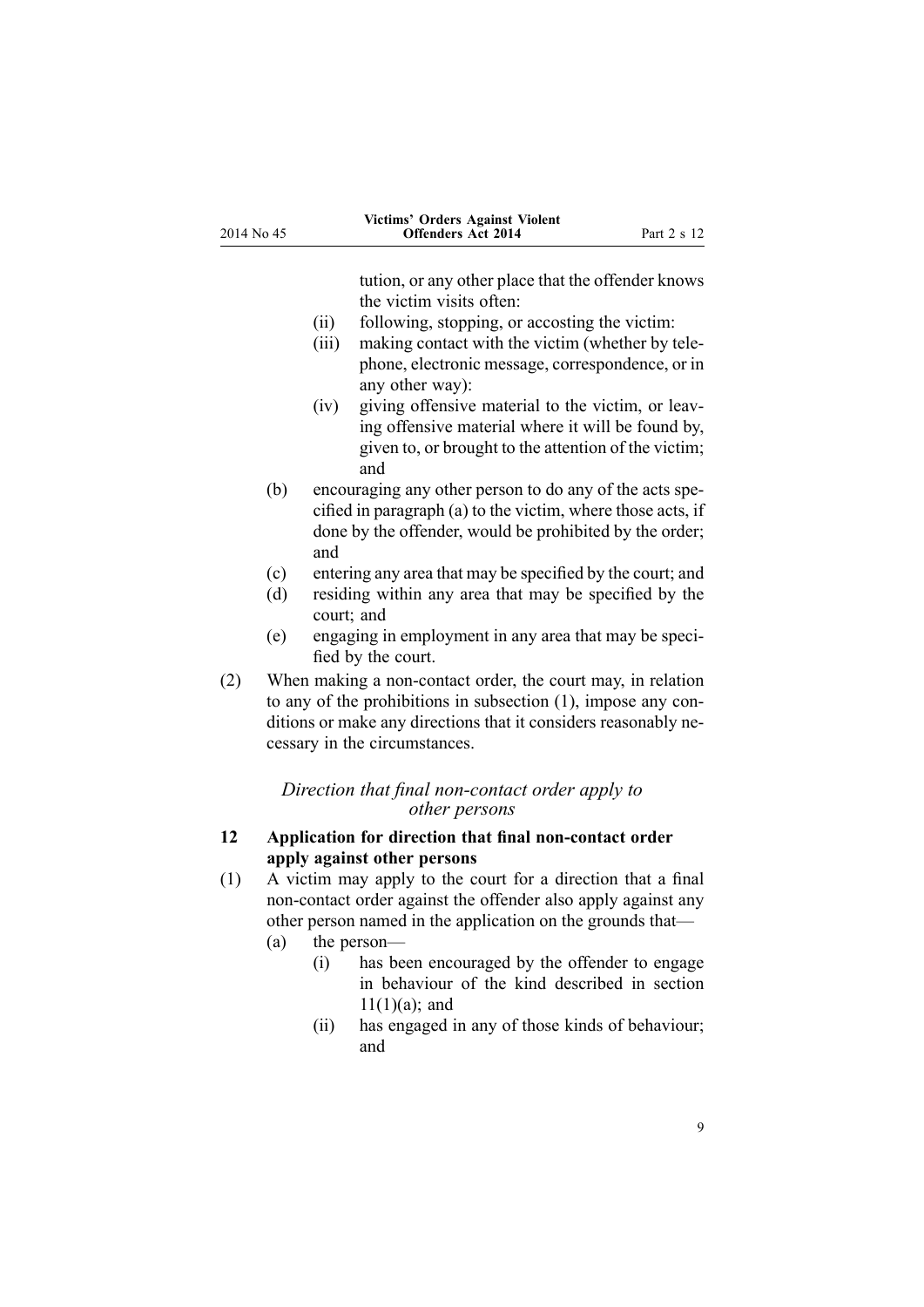<span id="page-9-0"></span>

|             | Victims' Orders Against Violent |            |
|-------------|---------------------------------|------------|
| Part 2 s 13 | <b>Offenders Act 2014</b>       | 2014 No 45 |

- (b) the person's behaviour has been, and continues to be, detrimental to the victim's ability to manage the effects of the offending.
- (2) An application may be made under subsection (1)—
	- (a) at the same time as making the application on notice for <sup>a</sup> final non-contact order; or
	- (b) at any subsequent time while the final non-contact order continues in force.
- (3) On hearing an application made under subsection  $(1)$ , the court may direct that the final non-contact order apply against any other person named in the application if the court is satisfied that—
	- (a) the grounds in that subsection have been established; and
	- (b) the person engaged in the behaviour without <sup>a</sup> lawful purpose.
- (4) Where, pursuan<sup>t</sup> to subsection (3), <sup>a</sup> final non-contact order applies against any person, that person is prohibited from engaging in behaviour of the kind described in section [11\(1\)\(a\)](#page-7-0).

# *Commencement of non-contact orders*

# **13 Commencement of non-contact order**

- (1) In relation to an offender against whom <sup>a</sup> non-contact order is made, the order commences on the day on which it is served on the offender.
- (2) In relation to an associate against whom <sup>a</sup> final non-contact order is directed to apply, the order commences on the day on which it is served on the associate.

## *Duration, variation, and discharge of non-contact orders*

# **14 Duration of final non-contact order**

- (1) A final non-contact order may be made for such period (whether longer or shorter than 2 years) as the court may specify.
- (2) A final non-contact order continues in force until—
	- (a) it is discharged under [section](#page-10-0) 17 or [18](#page-11-0); or
	- (b) the expiry of the period specified by the court; or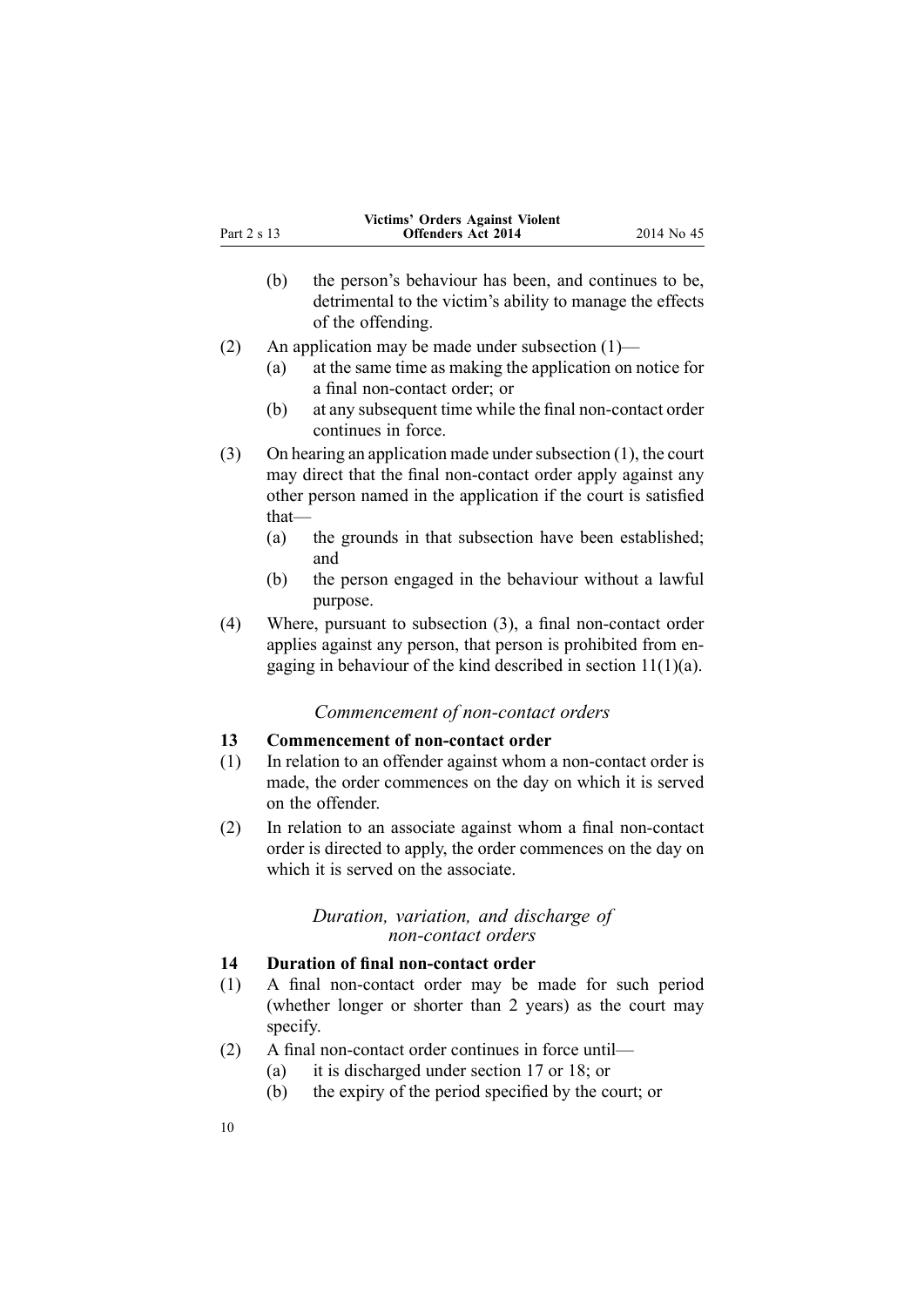<span id="page-10-0"></span>(c) if no period is specified by the court, the expiry of 2 years from the date on which the order commences.

# **15 Variation of temporary non-contact order**

- (1) The victim or the offender may at any time make an application to have varied any conditions or directions imposed under [section](#page-7-0) 10(2) in respect of a temporary non-contact order.
- (2) On the hearing of an application made under subsection (1), the court may, if it thinks fit, vary any condition or direction imposed under [section](#page-7-0) 10(2) in respec<sup>t</sup> of <sup>a</sup> temporary noncontact order.

# **16 Variation of final non-contact order**

- (1) The victim or the offender may at any time make an application to have <sup>a</sup> final non-contact order varied.
- (2) On the hearing of an application made under subsection (1), the court may, if it thinks fit,—
	- (a) vary or discharge <sup>a</sup> prohibition specified in 1 or more of the following:
		- (i) section  $11(1)(c)$ :
		- (ii) section  $11(1)(d)$ :
		- (iii) section  $11(1)(e)$ :
	- (b) vary or discharge <sup>a</sup> condition or direction imposed under [section](#page-7-0) 11(2):
	- (c) reduce or extend the duration of the order, whether by specifying <sup>a</sup> period under [section](#page-9-0) 14(1) or by reducing or extending any such specified period.
- (3) The court must not extend the duration of <sup>a</sup> final non-contact order under this section unless the court is satisfied that the extension is, in all of the circumstances, justified.

#### **17 Discharge of non-contact order on application**

- (1) The victim or the offender may at any time make an application to have <sup>a</sup> non-contact order discharged.
- (2) An associate may at any time make an application to have <sup>a</sup> non-contact order discharged in so far as it relates to the associate.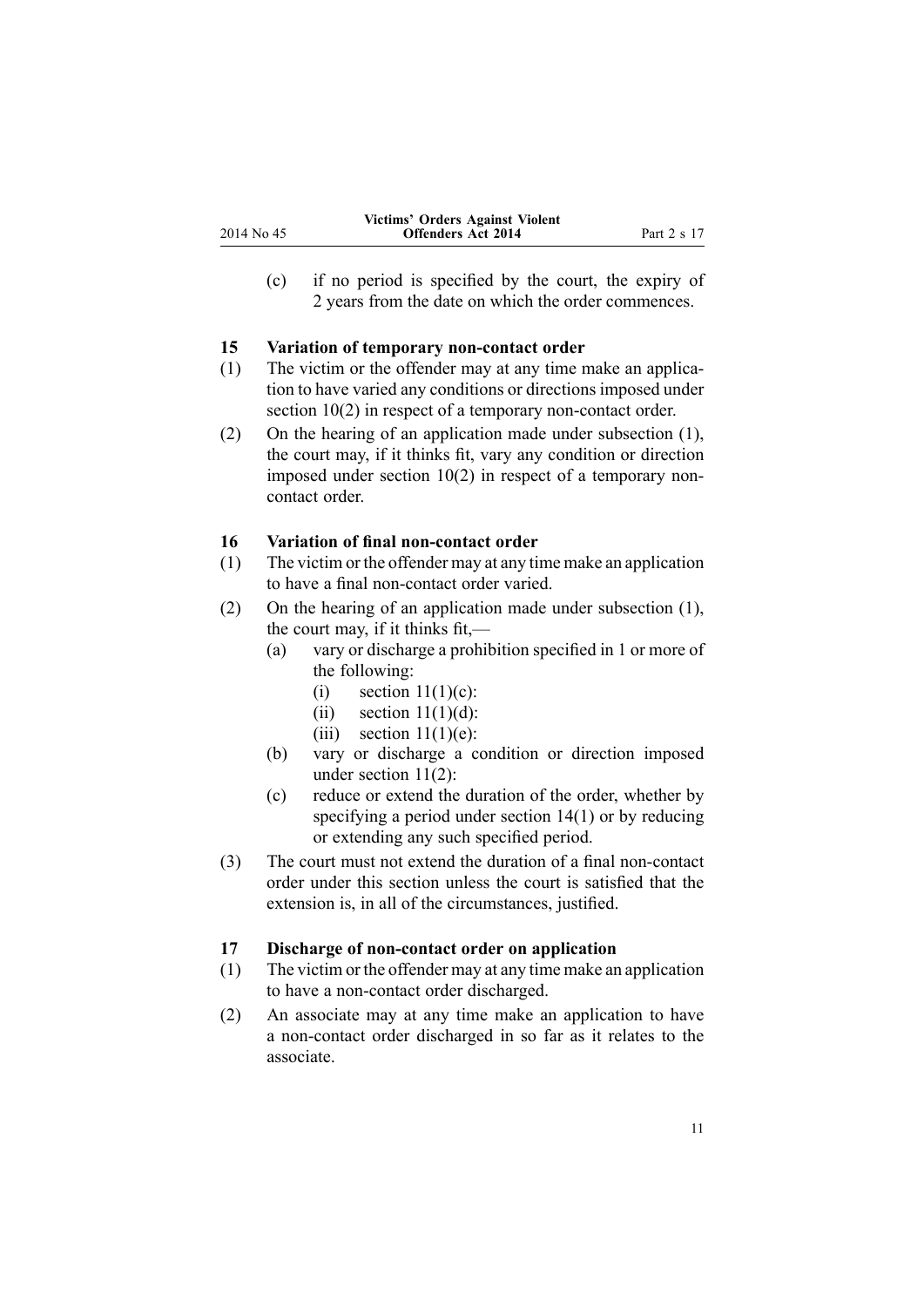<span id="page-11-0"></span>

|             | Victims' Orders Against Violent |             |
|-------------|---------------------------------|-------------|
| Part 2 s 18 | <b>Offenders Act 2014</b>       | 2014 No. 45 |

- (3) On hearing an application made under subsection  $(1)$ , the court may, if it thinks fit, discharge the non-contact order, in which case the non-contact order also ceases to apply in respec<sup>t</sup> of every associate.
- (4) On hearing an application made under subsection  $(2)$ , the court may, if it thinks fit, discharge the non-contact order in so far as it relates to the associate.

# **18 Discharge of non-contact order by operation of law**

- (1) A non-contact order made against an offender is discharged by operation of law if—
	- (a) the offender's conviction for the violent offence that affected the victim is quashed or otherwise set aside; or
	- (b) the offender's sentence for the violent offence that affected the victim is—
		- (i) quashed or otherwise set aside; or
		- (ii) substituted with <sup>a</sup> non-custodial sentence; or
		- (iii) substituted with <sup>a</sup> sentence of imprisonment for <sup>a</sup> term of 2 years or less.
- (2) A non-contact order that is discharged by operation of law ceases to have effect against every associate.

# *Procedure after temporary non-contact order made*

# **19 Offender may require hearing**

- (1) Where the court makes <sup>a</sup> temporary non-contact order, the offender is entitled to notify the court that he or she wishes to be heard on whether <sup>a</sup> final non-contact order should be substituted for the temporary non-contact order.
- (2) The temporary non-contact order must contain <sup>a</sup> notice to the offender that clearly states—
	- (a) the offender's right under subsection (1); and
	- (b) that, subject to [section](#page-12-0) 21, if the offender does not take any steps in the proceedings, the temporary non-contact order becomes <sup>a</sup> final non-contact order by operation of law 3 months after the date on which it was made.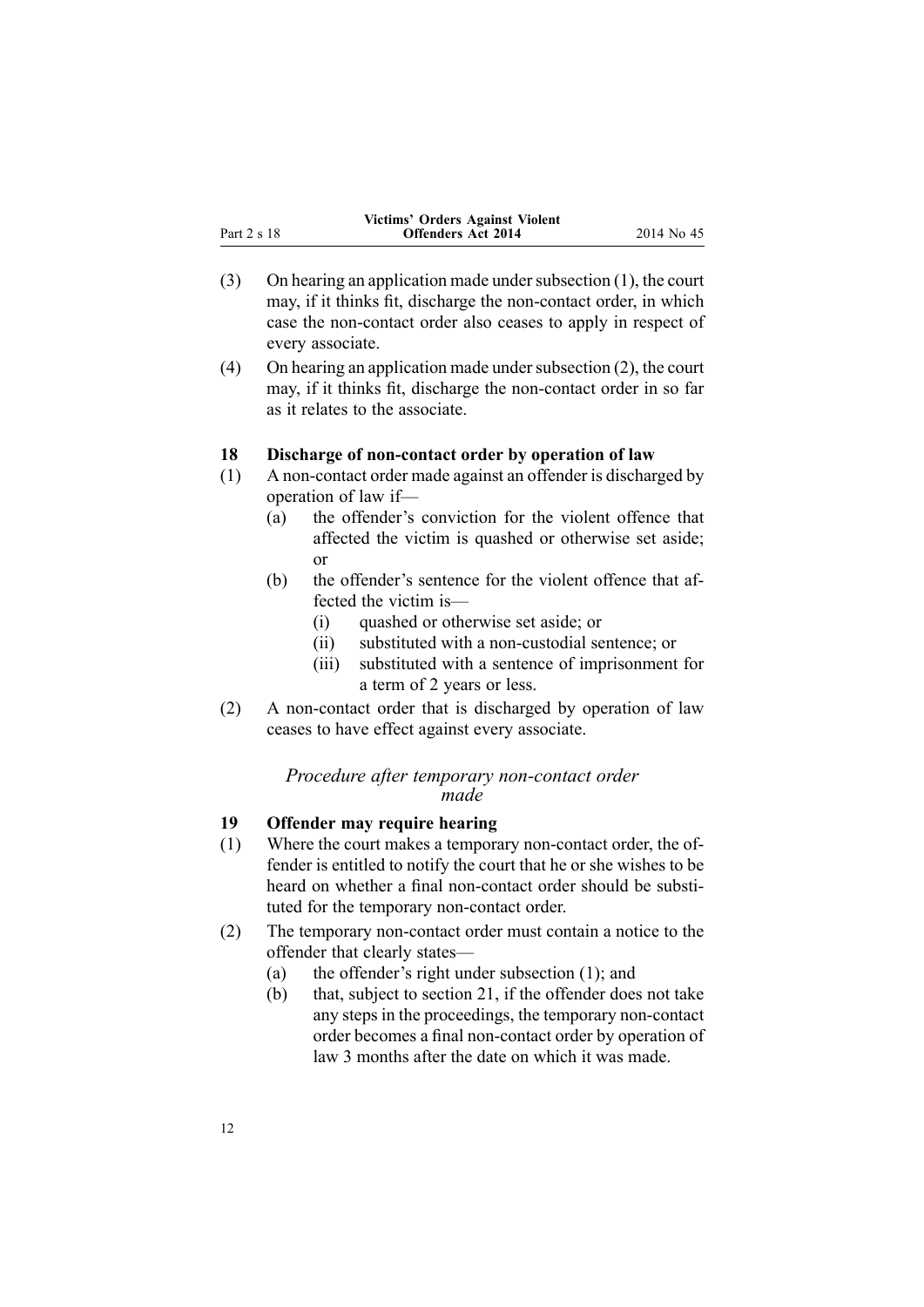<span id="page-12-0"></span>

|             | <b>Victims' Orders Against Violent</b> |             |
|-------------|----------------------------------------|-------------|
| 2014 No. 45 | <b>Offenders Act 2014</b>              | Part 2 s 21 |

- (3) If, under subsection (1), the offender notifies the court that he orshe wishesto be heard, the Registrar of the court must assign <sup>a</sup> hearing date, which must be—
	- (a) as soon as practicable; and
	- (b) unless there are special circumstances, not later than 42 days after receipt of the offender's notice.

# **20 Procedure where offender does not require hearing**

- (1) If the offender does not notify the court under [section](#page-11-0) 19 that he or she wishes to be heard then, unless the temporary noncontact order is earlier discharged, the order becomes <sup>a</sup> final non-contact order by operation of law 3 months after the date on which it is made.
- (2) However, <sup>a</sup> temporary non-contact order does not become <sup>a</sup> final non-contact order under subsection (1) unless the offender has been served with <sup>a</sup> copy of the order at least 10 days before the 3-month period specified in subsection (1) elapses.
- (3) If, pursuan<sup>t</sup> to subsection (2), <sup>a</sup> temporary non-contact order does not become <sup>a</sup> final non-contact order, the court may from time to time extend the period within which the temporary non-contact order may be served and the temporary non-contact order continues in force until the expiry of any such extensions.
- (4) Any extension or extensions under subsection (3) may not extend the period within which <sup>a</sup> temporary non-contact order may be served by more than 3 months in total.
- (5) If the period for service of <sup>a</sup> temporary non-contact order has been extended under subsection (3) and at the expiry of that period the temporary non-contact order has not been served, the order lapses.

# **21 Court may require hearing before order becomes final**

(1) If, on or after making <sup>a</sup> temporary non-contact order, the court considers that there is good reason why the order should not become final in accordance with section 20(1) without <sup>a</sup> hearing at which the victim or the offender, or both, are presen<sup>t</sup> or represented, the court, of its own motion, may direct that there be <sup>a</sup> hearing.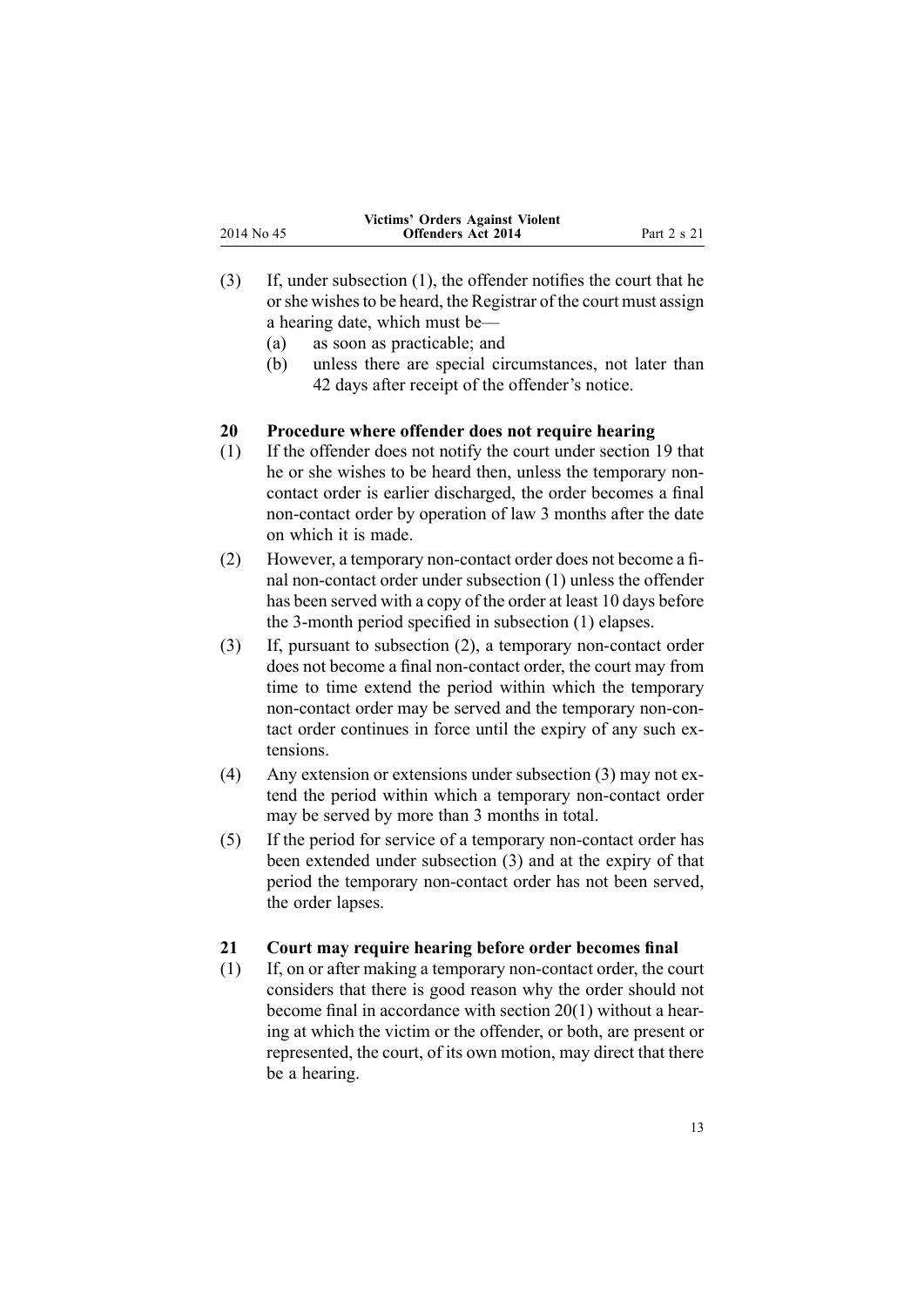<span id="page-13-0"></span>

|             | Victims' Orders Against Violent |            |
|-------------|---------------------------------|------------|
| Part 2 s 22 | <b>Offenders Act 2014</b>       | 2014 No 45 |

- (2) A direction made under subsection (1) may be made even though the offender does not wish to be heard.
- (3) If, pursuan<sup>t</sup> to subsection (1), the court directs that there be <sup>a</sup> hearing, the Registrar must assign <sup>a</sup> hearing date as soon as practicable.
- (4) If the court makes a direction under subsection  $(1)$ , it may issue <sup>a</sup> summons requiring the offender to attend the court at <sup>a</sup> place and time specified in the summons.

#### **22 Procedure where hearing required**

If, pursuant to [section](#page-11-0) 19, the offender notifies the court that he or she wishes to be heard, or in any other case where <sup>a</sup> hearing is required or held, the court may at the hearing—

- (a) discharge the temporary non-contact order; or
- (b) make the temporary non-contact order <sup>a</sup> final non-contact order (with or without variation).

#### *Enforcement of non-contact orders*

# **23 Copies of orders to be sent to Police**

- (1) This section applies to the following orders:
	- (a) <sup>a</sup> non-contact order; and
	- (b) an order varying <sup>a</sup> non-contact order; and
	- (c) an order discharging <sup>a</sup> non-contact order.
- (2) On the making of an order to which this section applies, the Registrar of the court in which the order is made must ensure that <sup>a</sup> copy of the order is made available, without delay, to the constable in charge of the Police station nearest to where the victim resides.
- (3) For the purposes of this section, <sup>a</sup> copy of an order may be made available in any of the following ways:
	- (a) by sending the copy by means of electronic transmission (whether by fax, electronic message, or other similar means of communication):
	- (b) by entering the copy on <sup>a</sup> database maintained in electronic form, where that database may be accessed by the constable to whom the copy is required to be made available:
	- (c) by sending the order by ordinary post: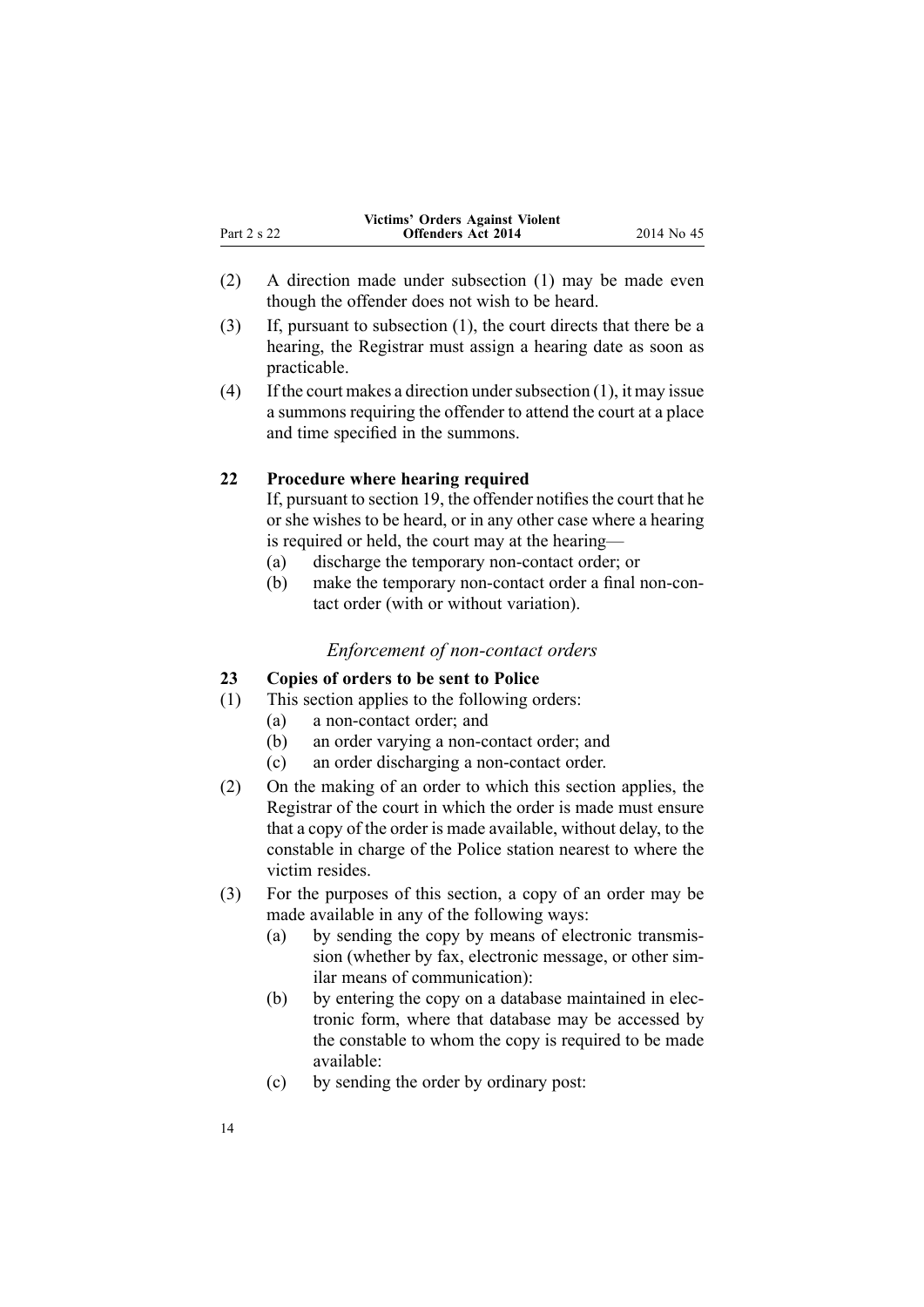<span id="page-14-0"></span>(d) by making the copy available in such other manner as is appropriate in the circumstances.

# **24 Offence to breach non-contact order**

- (1) An offender against whom <sup>a</sup> non-contact order is made commits an offence if the offender, without reasonable excuse, does anything prohibited by the order.
- (2) An associate against whom <sup>a</sup> final non-contact order is directed to apply commits an offence if the associate, without reasonable excuse, does anything prohibited by the order.
- (3) An offender or associate who is convicted of an offence against this section is liable to—
	- (a) imprisonment for <sup>a</sup> term not exceeding 2 years; or
	- (b) <sup>a</sup> fine not exceeding \$5,000.

# *Miscellaneous matters*

# **25 Admission of evidence**

In any proceedings under this Act (other than criminal proceedings), and whether by way of hearing in the first instance or by way of appeal, the court may receive any evidence, whether or not admissible under the [Evidence](http://prd-lgnz-nlb.prd.pco.net.nz/pdflink.aspx?id=DLM393462) Act 2006, if the court is satisfied that the admission of the evidence is in the interests of justice.

# **26 Vexatious proceedings**

- (1) A court may dismiss any proceedings before it under [section](#page-10-0) [16](#page-10-0) or [17](#page-10-0) if it is satisfied that they are—
	- (a) frivolous; or
	- (b) vexatious; or
	- (c) an abuse of the procedure of the court.
- (2) If <sup>a</sup> court is satisfied that <sup>a</sup> person has persistently instituted vexatious proceedings under [section](#page-10-0) 16 or [17](#page-10-0), the court may, after giving the person an opportunity to be heard, make an order prohibiting the person from commencing any proceedings under those sections without the leave of the court.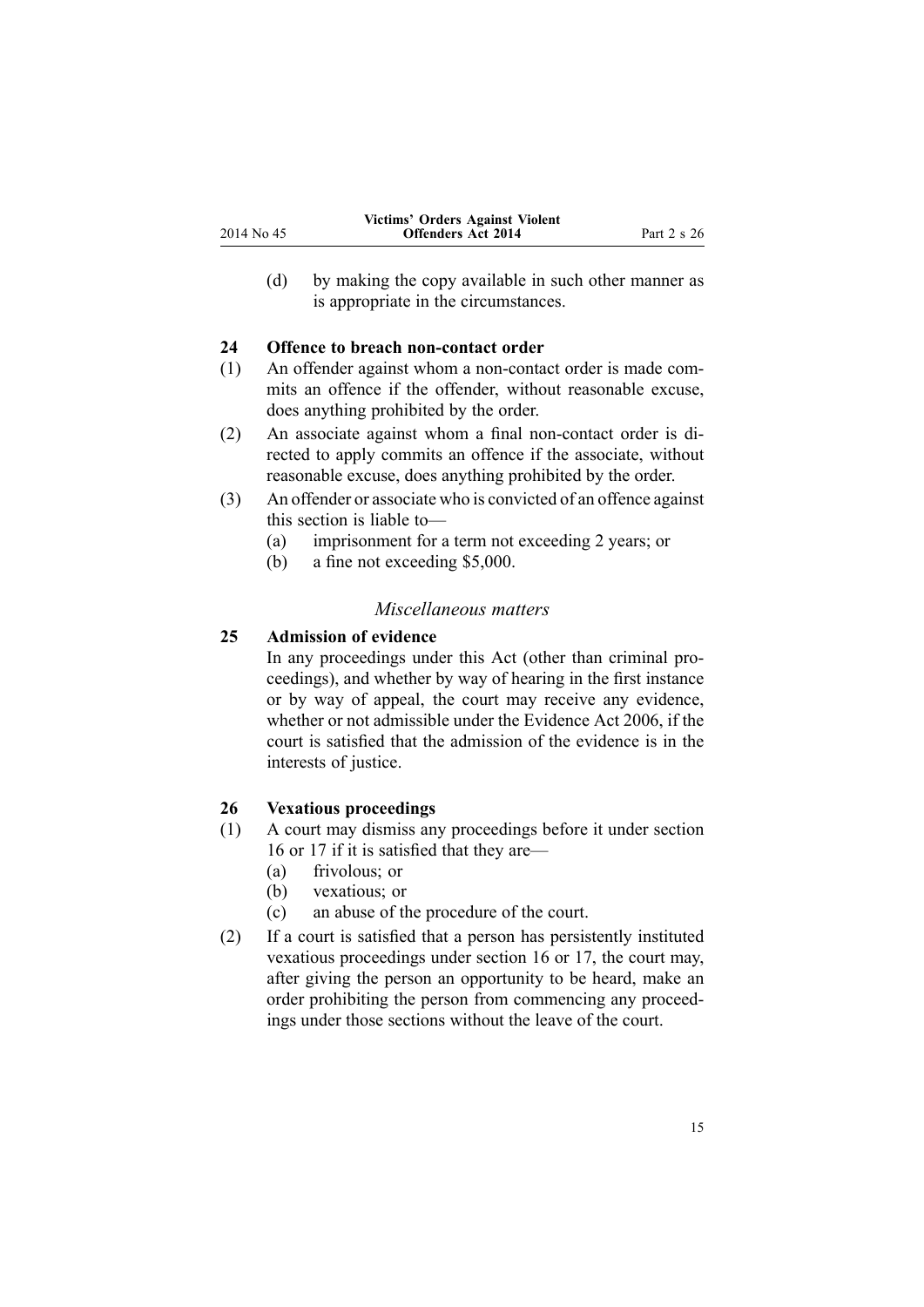# <span id="page-15-0"></span>**27 Explanation of orders**

- (1) Where, in any proceedings under this Act (other than criminal proceedings), the offender or associate, as the case may be, is before the court, then on making <sup>a</sup> non-contact order (other than an order discharging <sup>a</sup> non-contact order), the Judge must explain to that person—
	- (a) the effect of the order; and
	- (b) the consequences that may follow if the person fails to comply with the terms of the order; and
	- (c) the means by which the order can be varied or discharged.
- (2) A Registrar may give the explanation required by subsection (1).
- (3) Failure to give the explanation required by subsection (1) does not affect the validity of the order made.
- (4) Where the court makes an order under this Act, the copy of the order that is given to or served on the offender (and, where applicable, the associate) must include <sup>a</sup> notice stating—
	- (a) the consequences that may follow if the person fails to comply with the terms of the order; and
	- (b) the means by which the order can be varied or discharged.
- (5) Failure to include in <sup>a</sup> copy of an order made under this Act the notice required by subsection (4) does not affect the validity of the order made.

# *Rules*

# **28 Rules of court**

- (1) In addition to all the other powers conferred by the [District](http://prd-lgnz-nlb.prd.pco.net.nz/pdflink.aspx?id=DLM242775) [Courts](http://prd-lgnz-nlb.prd.pco.net.nz/pdflink.aspx?id=DLM242775) Act 1947, the Governor-General may from time to time, by Order in Council, make rules—
	- (a) regulating the practice and procedure of District Courts in proceedings under this Act:
	- (b) providing for such matters as are contemplated by this Act or necessary for giving full effect to its provisions and for its due administration.
- (2) Without limiting subsection (1), rules made under that subsection may—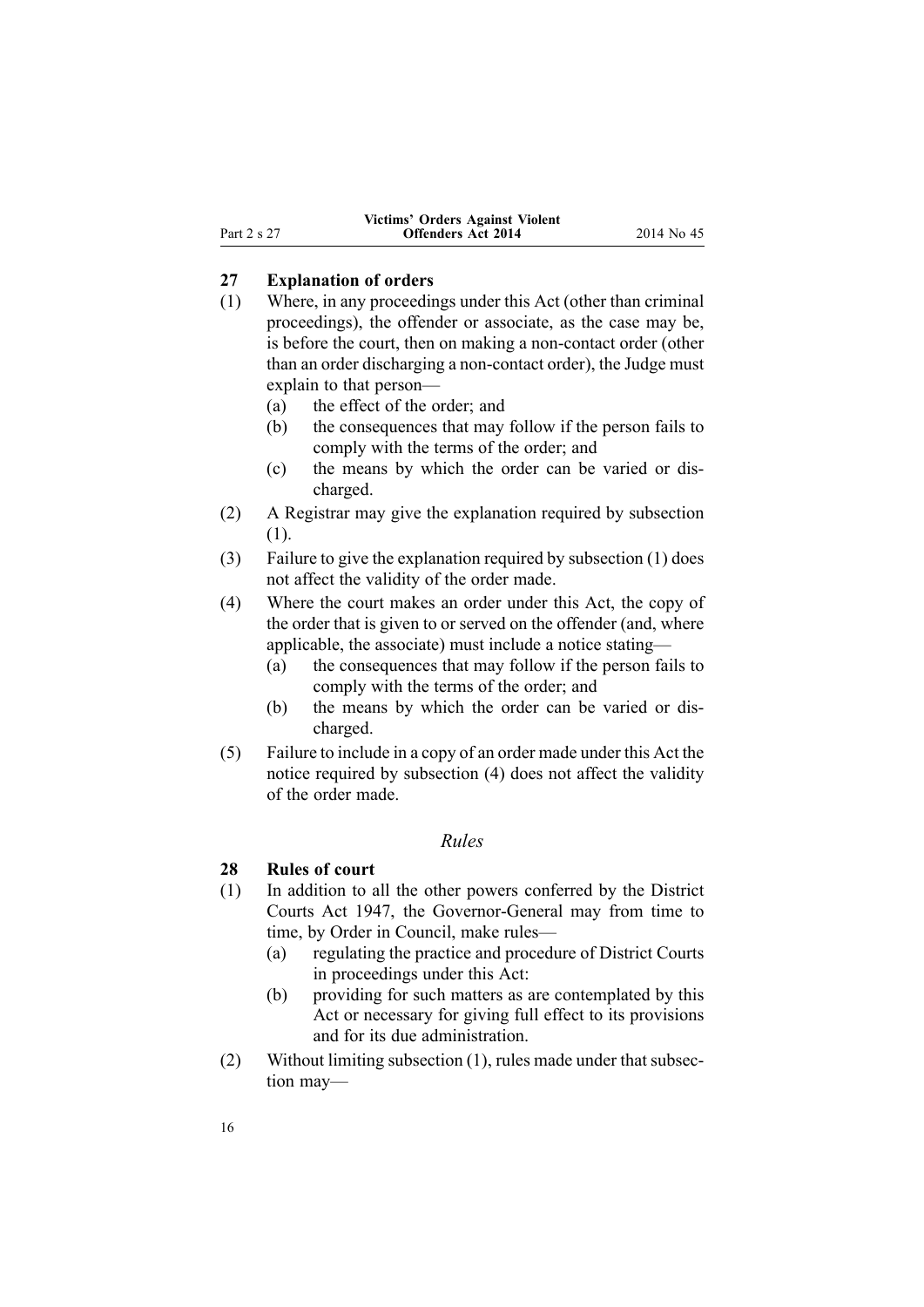<span id="page-16-0"></span>

|             | Victims' Orders Against Violent |             |
|-------------|---------------------------------|-------------|
| 2014 No. 45 | <b>Offenders Act 2014</b>       | Part 2 s 30 |

- (a) prescribe such forms as are necessary for the purposes of this Act, or authorise any specified person or persons to prescribe or approve forms, and require the use of such forms:
- (b) apply, with or without modification, provisions of the [District](http://prd-lgnz-nlb.prd.pco.net.nz/pdflink.aspx?id=DLM6129566) Courts Rules 2014.
- (3) In the absence of any rules under this section or in any situation not covered by such rules, the [District](http://prd-lgnz-nlb.prd.pco.net.nz/pdflink.aspx?id=DLM6129566) Courts Rules 2014 apply, with all necessary modifications, to proceedings under this Act.

# *Sharing of information relating to criminal proceedings*

# **29 Amendment to Criminal Procedure Act 2011**

- (1) This section amends the Criminal [Procedure](http://prd-lgnz-nlb.prd.pco.net.nz/pdflink.aspx?id=DLM3359902) Act 2011.
- (2) In section [387\(1\)\(h\)](http://prd-lgnz-nlb.prd.pco.net.nz/pdflink.aspx?id=DLM3360606), replace "or the Harassment Act 1997" with ", the Harassment Act 1997, or the Victims' Orders Against Violent Offenders Act 2014".

# *Sharing of information about non-contact orders*

# **30 Amendment to Privacy Act 1993**

- (1) This section amends the [Privacy](http://prd-lgnz-nlb.prd.pco.net.nz/pdflink.aspx?id=DLM296638) Act 1993.
- (2) In [Schedule](http://prd-lgnz-nlb.prd.pco.net.nz/pdflink.aspx?id=DLM298798) 5, under the heading "*Police records*", insert after the item relating to restraining orders:

| Non-contact | Details of             | Department of Corrections     |
|-------------|------------------------|-------------------------------|
| orders      | non-contact orders     | (access is limited to obtain- |
|             | made under the         | ing information about any     |
|             | Victims' Orders        | offender who is subject to a  |
|             | <b>Against Violent</b> | non-contact order while also  |
|             | Offenders Act 2014     | subject to-                   |
|             |                        | $(a)$ a full-time custodial   |

(a) <sup>a</sup> full-time custodial sentence (including while released on parole or subject to an extended supervision order made under section 107I of the Parole Act 2002